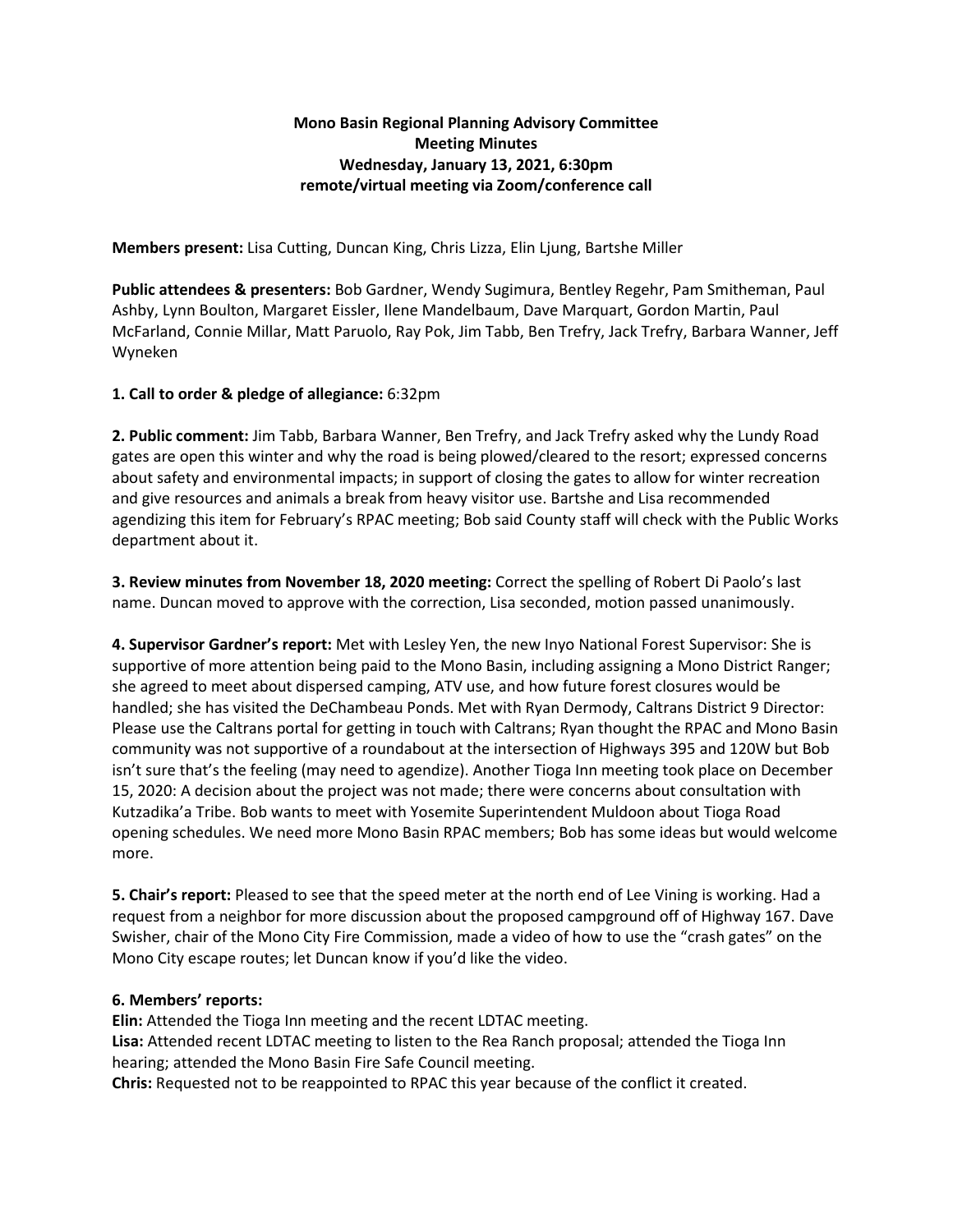**Bartshe:** Attended the Tioga Inn meeting and LDTAC meeting. The first comment period has closed on the Mono Basin Water Rights Licenses project (Grant Lake spillway); the State Water Board will make another comment period available on the amended licenses; could be approved by LADWP Commissioners between April and June; would mean the Grant Lake spillway would be modified to install a proper outlet there to allow peak flows to be released from Grant Lake that approach historical peak flows and better achieve restoration for Rush Creek. The DeChambeau Ponds hot pipe replacement project is largely put together; really exciting because hot water will run through the pipe to Pond #1 (last time water reached it was 2009); thanks to the DeChambeau Creek Foundation, Chris Lizza, and the Mono Lake Committee for contributing funds to make it happen; Inyo National Forest has been a great partner; community members have been out there donating time, energy, expertise, equipment; looking forward to getting the ponds functioning like they used to with the artesian water.

**7. RPAC officer nominations:** Duncan remarked that since we've lost three members recently we need more; have reached out to people in the community with no nibbles yet; if you're a regular attendee please consider applying to join the RPAC.

- Bartshe nominates Elin for Secretary
- Bartshe nominates Duncan for Chair
- Duncan nominates Lisa for Vice-Chair
- Voting will take place next month

**8. Inyo National Forest update (Gordon Martin):** Pleased with all the help and volunteer hours for repairing the pipe out at DeChambeau Ponds. Looking at moving another district ranger to the Mono district so Gordon would no longer supervise both districts. Should have a new forester here in another month, plus a replacement for the mountain sports specialist, working on a second recreation officer to support Lawson, also working on getting an assistant recreation officer and a special use permit administrator. Sheila Irons has taken a position with USFS Region 5 but will be working remotely from the Bishop office. No determination yet about whether the Mono Basin Visitor Center will be open this season; Bob remarked that he'll be working with the Inyo to see if ESIA and volunteers can have bookstore open. South Tufa was reopened last week; working on an order to close the dirt roads in the area except the two main roads; installing barriers along all roads to prevent people from driving off the roads. Cassandra Dufek will be managing both Mono Basin and Mammoth Visitor Centers again.

**9. Mono Basin Fire Safe Council:** Dave Swisher's video for using the breakaway gates is helpful. Bob spoke with Tony Dublino about the BLM road that leaves Mono City to the east; asked if Mono County could contact BLM to say Mono County will be improving it but no; need to contact BLM and ask them to do it. Discussion at the meeting about grant applications and opportunities with John Hicks of Twin Lakes area and their experience with grants. Sheriff Braun was helpful in describing the Code Red protocols and Dave Swisher will put together document about those procedures. Discussion about the firebreak on USFS land to the south of Mono City; Annamaria Echeverria from the Inyo National Forest was going to do a field trip tomorrow to help determine how much of a fire break is needed.

**10. Discussion on the Lee Vining SCE Substation (Ray Pok):** Doing wrap-up before a winter construction break. Working on concrete for a drainage swale, perimeter fencing, hydro seeding happened last fall. Will start work again in March to work on completion by mid-June. Responses to questions from RPAC and public:

- Concrete along Highway 395 is for drainage, not a footpath.
- Concrete directs drainage into the swale so it doesn't go into Lee Vining Creek.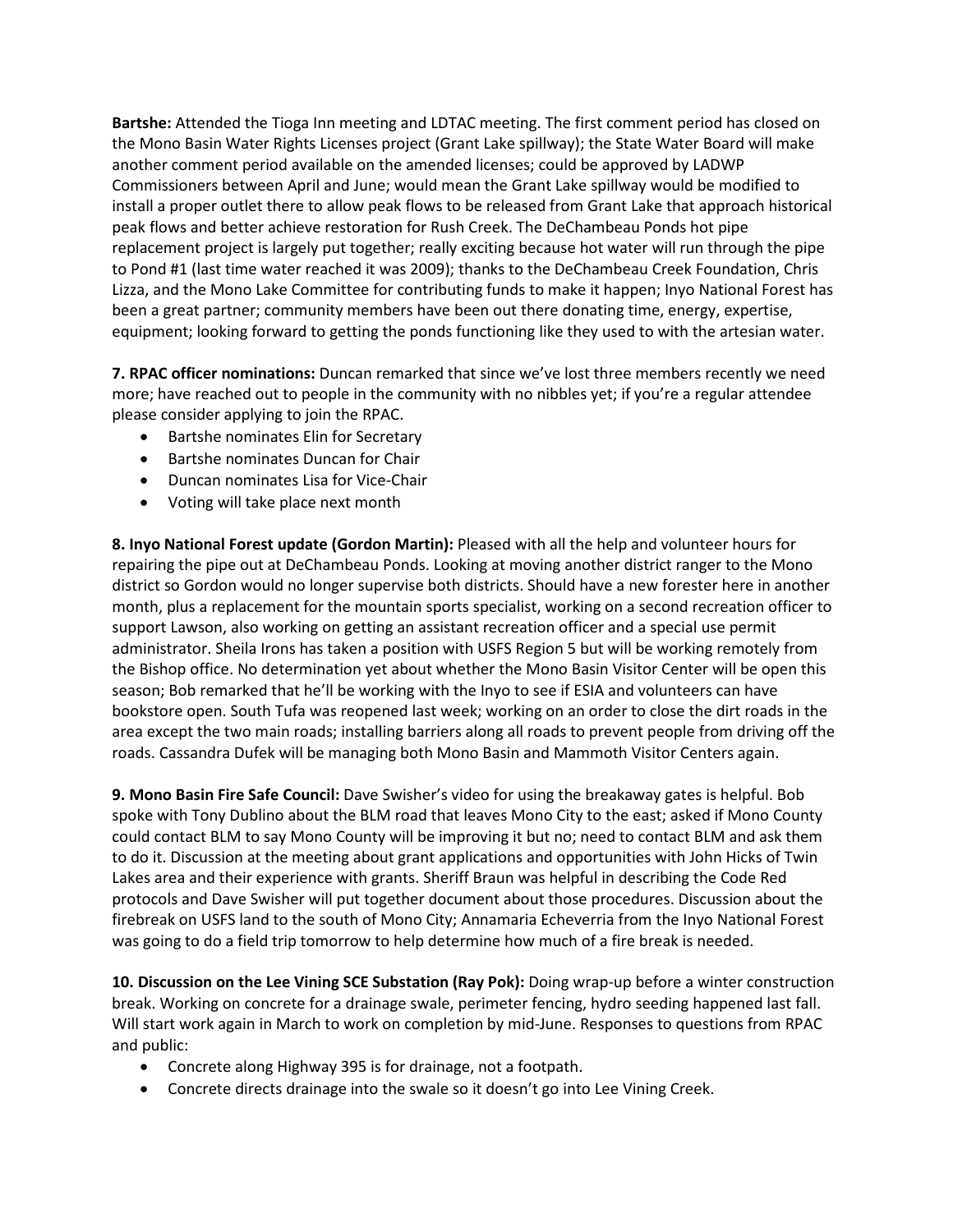- Public access to the property will remain. Power lines near the Pumice Plant will not be undergrounded but the transformer up there is temporary and will be removed.
- The large fenced area across Highway 395 from the substation is permanent; was called out on the original site plan but the size was not accurate; equipment is the pole-top transformer equipment that had to go somewhere when the lines went underground under the highway; design alternative is to put them atop the wooden poles instead of on the ground and that is not very popular; another alternative is an underground vault that is too much ground disturbance; least obtrusive is the way it is now; discussed vegetation to disguise it; razor wire is the design standard required for public safety to keep people and animals out of the facility; alternative is a higher fence and Ray will find out how much higher it would have to be; Ray will also find out if signs could take the place of the razor wire.
- Grading cannot be terraced; shot-crete will be used to stabilize the creek bank near the powerhouse.

**11. Discussion on capital improvement/outlay projects for potential funding under Proposition 68: Per Capita Agreement (Matt Paruolo, Pam Smitheman):** Mono County was allocated \$400,000 under Prop 68 for rehabbing parks. The Board of Supervisors has directed that the funds manage and rehab Countyowned lands; projects on federally-managed lands need a land tenure agreement to get the grant. Applications for projects can be submitted through 2021; projects must be completed by end of 2023. Funds cannot be used for repairs or routine maintenance but can be used for capital improvements; for example, can't use it to fill a hole or replace roof tiles, but replacing the whole roof is allowed. Two projects brought forward already are an inclusive play area at Mono Lake County Park and more formal recreation facilities at Conway Ranch.

- Paul McFarland: For Hess Park, would like to propose a simple skate park like original Shady Rest skate park and installation of exercise courses like those at Bishop Creek Park; resurfacing the enclosed tennis courts at Hess Park would stretch the dollars and make the tennis courts multiuse
- Discussion about Conway Ranch recreational trails idea: Property has multiple goals it's trying to achieve – people hunt out there, designated wildlife corridors and habitat, etc. There will be rural recreation funding opportunities coming through Prop 68 as well so Matt would like to explore Conway Ranch opportunities with the community and the RPAC; looking at connections with the community is great, Mono City specifically. Funds could possibly go toward the Conway Ranch buildings that need restoring; "recreation" is a nebulous term but fundable projects will yield some sort of infrastructure improvements, so restoring the buildings could fit in, especially with interpretation and education.
- Matt will be bringing possible projects to the BOS for discussion in February/March and then bring them back to the RPACs.

**12. Discussion on issues related COVID-19:** Mono County has had 780 cases, 95 of which are in central/north county; 4 deaths, one of which is in central/north county. Rate of increase leveled out for a while and has increased again because of the holidays. We're still in the SoCal Region with the stay-athome order but County sent a letter to the Governor asking to be transferred to the Sacramento region or put in a separate region; haven't heard back about that yet. State ICU bed capacity isn't expected to get better until the end of January.